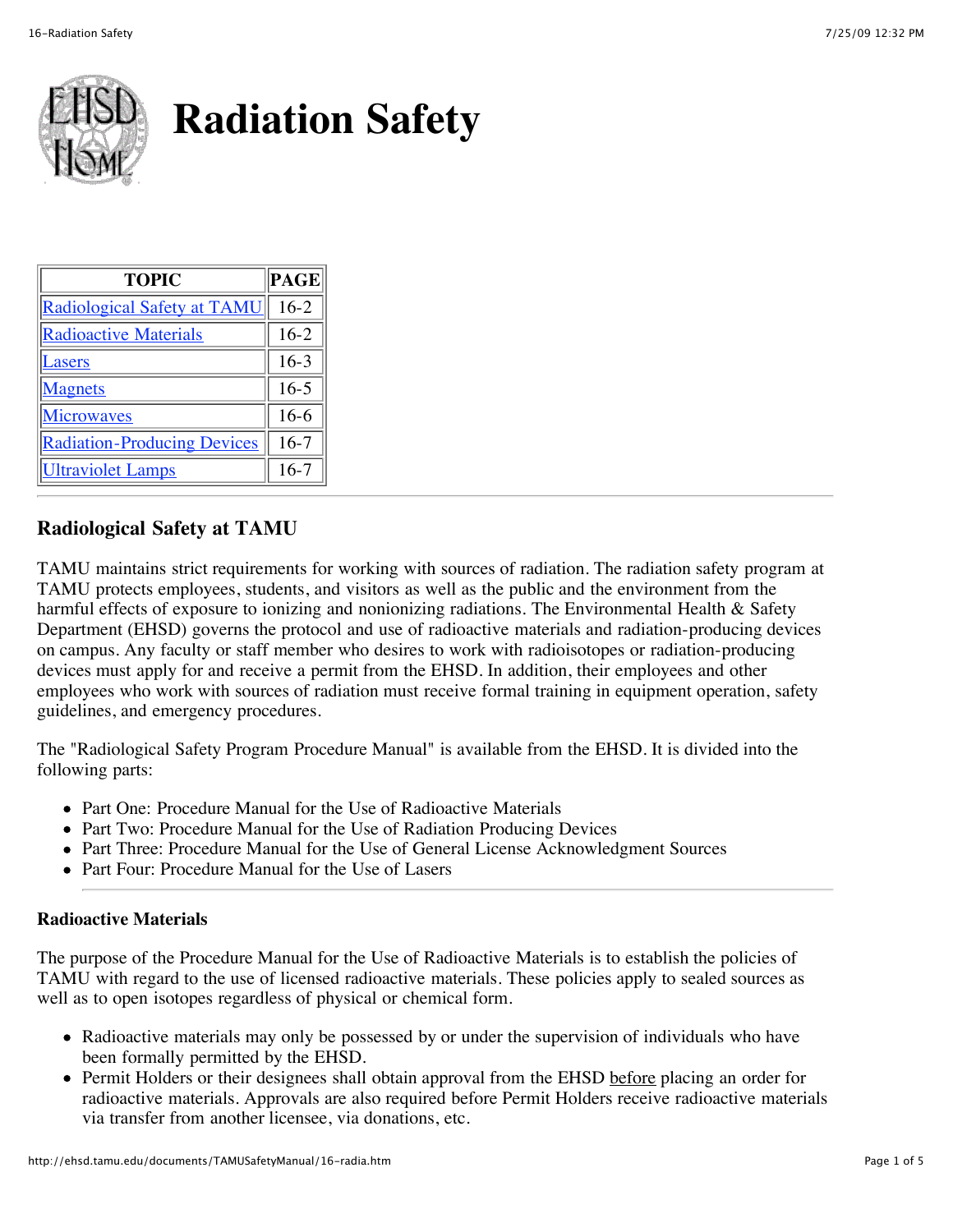- All sources of radiation shall be secured from unauthorized access or removal.
- All radioactive wastes shall be disposed through the EHSD or via written procedures approved by the EHSD.
- All persons are responsible for safe working practices and for maintaining their own exposures to ionizing radiations As Low As Reasonably Achievable (ALARA).
- Each user is responsible for reporting unsafe practices and/or rules violations to the Permit Holder or, if responses are not satisfactory, to the EHSD or the Texas Bureau of Radiation Control.
- EHSD personnel are on duty 24-hours per day, 7 days per week. For incidents or emergencies which occur after normal business hours, contact the University Communications Center at 409/845-4311 or the University Police Dispatcher at 409/845-2345.
- Permit Holders and users of radioactive materials shall comply with all aspects of the "Radiological Safety Program Procedure Manual".

#### **Lasers**

The State of Texas regulates the use of lasers through the Bureau of Radiation Control (BRC), Texas Department of Health. The TAMU Environmental Health & Safety Department registers, and is responsible for, the safe use of all lasers on campus.

Lasers present many safety threats, but the most common threat is damage to the eyes. Other common laser concerns include skin damage, electrical hazards from high-energy power sources, chemical exposure, fire/explosion hazards, and exposure to cryogenic materials such as hydrogen and oxygen. Many lasers emit invisible ultraviolet or infrared radiation.

Lasers are classified into four basic categories as indicated below:

**Class 1:**

Lowest power lasers that do not emit hazardous levels

**Class 2:**

Low-power lasers that pose a hazard only if viewed directly for extended periods

**Class 3:**

Medium-power lasers that pose moderate risk and can cause injury

**Class 4:**

 High-energy, high-risk lasers that can cause injury to the eyes and skin from direct or diffused reflection

### *NOTE:*

*If you work with a class 3 or 4 laser, you must obtain a Laser Permit from the Environmental Health & Safety Department.*

 Laser devices require engineering controls to ensure safety. All Class 3 and 4 lasers require a combination of protective housing, area warning signs or remote firing capabilities.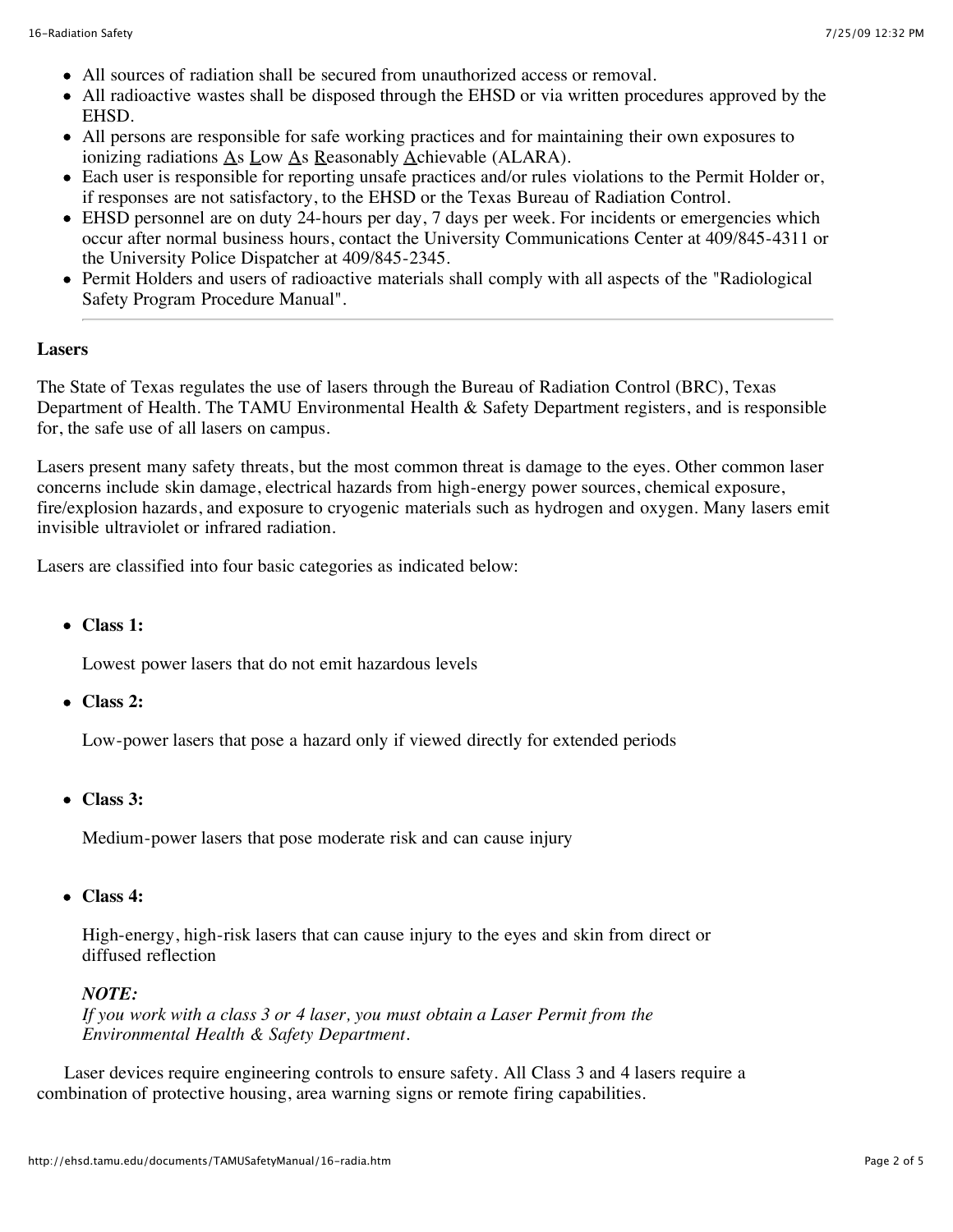The following information is required for obtaining a laser permit:

- Classification of the laser device
- Wavelength of the laser output
- Power output
- Appropriate eyewear

Follow these guidelines when working with Class 3 and 4 lasers:

- Never aim a laser at a person.
- Be very careful when working with hand-held laser pointers.
- Do not allow children access to pointers.
- Wear protective clothing such as eyewear and skin protection as appropriate.
- Post warning signs at entrances where lasers are present.
- When working with power supplies, remove jewelry, stand on a dry surface, and work with only one hand at a time. Observe high voltage precautions (see Electrical Safety chapter).
- Control access to areas where lasers are used (i.e., no spectators).
- If possible, enclose the entire laser beam path on Class 4 lasers.

### **Magnets**

The information in this section pertains only to large magnets at TAMU such as those used for magnetic resonance imaging.

Because the magnetic flux lines (or *pull*) from the main magnetic field can extend well beyond the actual magnet, the greatest hazard associated with large magnets is the *missile effect*. Ferromagnetic objects such as pens, scissors, screwdrivers, oxygen cylinders, and other metallic devices can be pulled into the magnet with enough force to cause a serious injury or accident. In addition, magnetic fields may also disrupt pacemakers or cause injury to individuals with surgically implanted metal pins or plates.

### *IMPORTANT:*

*To protect bystanders and prevent the accidental introduction of ferromagnetic materials within the proximity of a magnet, establish a security zone around any large magnet.*

### **Microwaves**

Microwaves are part of the electromagnetic spectrum; they range in frequency from 300 megahertz (MHz) to 300 gigahertz (GHz). Microwaves are used for communications, radar, intrusion alarms, door openers, and medical therapy, but they are most commonly used for cooking.

Metal reflects microwave radiation, but dry nonmetallic surfaces allow microwaves to pass through with little or no heating effect. Organic materials, however, are extremely heat conductive. Because microwaves can penetrate organic materials, including tissues, thermal burns and other effects may result from microwave exposure.

## *NOTE:*

*Microwave ovens are very safe when kept in good working condition and used properly. They do not serve as a source of exposure to harmful microwaves.*

Even though microwave ovens are not a source of harmful radiation exposure, they should be properly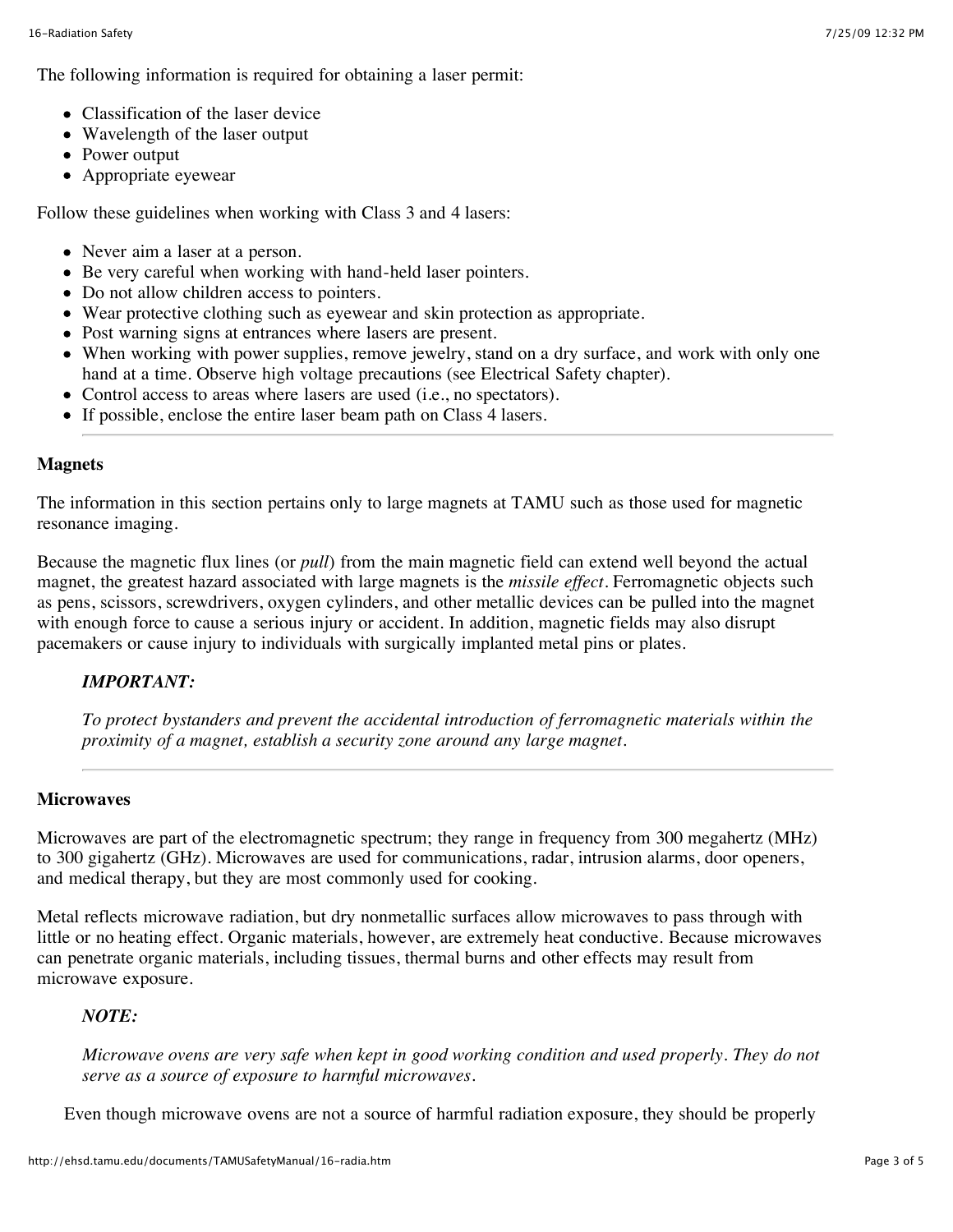used and maintained.

- Do not put metal objects (including aluminum foil) into a microwave oven.
- Do not use a microwave oven if it is damaged.
- Ensure that the seal on a microwave oven is tight, intact, and in good condition (i.e., not charred or distorted).
- Ensure that microwave ovens are clearly labeled for laboratory use or food preparation only.
- Microwave ovens should only be repaired by trained personnel.

# **Radiation-Producing Devices**

Radiation-producing devices such as X-ray machines, electron microscopes, and particle accelerators are regulated through the BRC, Texas Department of Health. All radiation-producing devices must be registered with the TAMU Environmental Health & Safety Department.

Radiation-producing devices (other than human and veterinary diagnostic devices) shall be interlocked to prevent access to the unshielded beam during normal or routine operations. Exceptions may be granted by the TAMU Radiological Safety Committee.

## *IMPORTANT:*

*The door(s) to a room where a radiation-producing device is located should be posted with a radiation warning sign, unless the device is totally self-contained.*

# **Ultraviolet Lamps**

Ultraviolet (UV) lamps are useful germicidal tools, but they also pose a potential health hazard. The following sections provide essential safety information for working with UV lamps and light.

## **Health Hazards**

Exposure to UV radiation can cause extreme discomfort and serious injury. Therefore, you must protect your eyes and skin from direct and reflected UV light. Pay particular attention to laboratory surfaces, such as stainless steel, that can reflect UV light and increase your UV exposure.

The effect of UV radiation overexposure depends on UV dosage, wave length, portion of body exposed, and the sensitivity of the individual. Overexposure of the eyes may produce painful inflammation, a gritty sensation, and/or tears within three to twelve hours. Overexposure of the skin will produce reddening (i.e., *sunburn*) within one to eight hours. Certain medication can cause an individual to be more reactive to UV light.

## **Personal Protective Equipment**

Adequate eye and skin protection are essential when working around UV radiation. Before entering a laboratory with ultraviolet installations, you must turn off the lights or wear protective equipment (e.g., goggles, cap, gown, and gloves).

## *NOTE:*